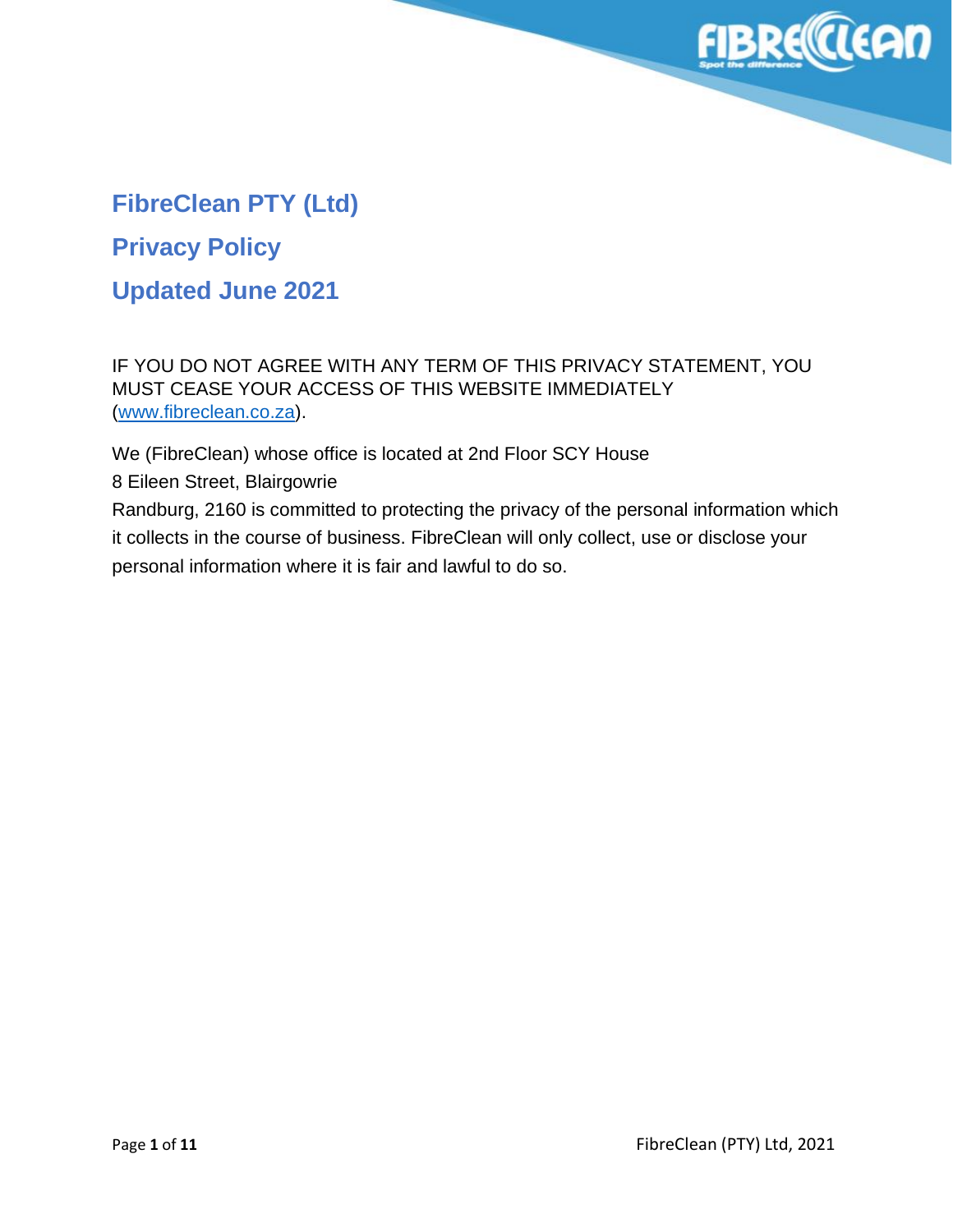

### **Collection**

In this Privacy Notice, your "personal information" means personal information as defined in the Protection of Personal Information Act, 2013 of South Africa. We collect personal information directly from you, and where lawful and reasonable, we may collect personal information about you from third parties and publicly available sources.

In order to engage and / or interact with you, for the purposes described above, we will have to process certain types of your personal information, as described below:

- Your information, such as name, alias, address, identity number, passport number, security number, phone number, cell phone number, vehicle make and registration number, social media user ID, email address, and similar contact data, serial numbers of equipment, details regards the possession of dangerous weapons, and other contact information including details of your employer, memberships or affiliations, such as the name of your employer or organization that you are a member of, information about your colleagues or those within your organization, your status with an organization, and similar data, which are required for various legitimate interest, contractual and / or lawful reasons.
- Specific identifiers, which are required in order to protect legitimate interests, comply with legal obligations or public legal duties, or in order to accommodate you in our workplaces, such as your race (B-BBEE related), sexual and medical history including any medical conditions (to comply with laws and related to correct and fair treatment issues), trade union matters ( to comply with laws and related to correct and fair treatment issues), and financial, credit, deviant and criminal history ( to protect our legitimate interests and to perform risk assessments), as well as children's details (benefits related).
- Account Information, including banking details, security-related information (including user names passwords, authentication methods, and roles), servicerelated information (including purchase history and account profiles), billingrelated information (including payment, shipping, and billing information), and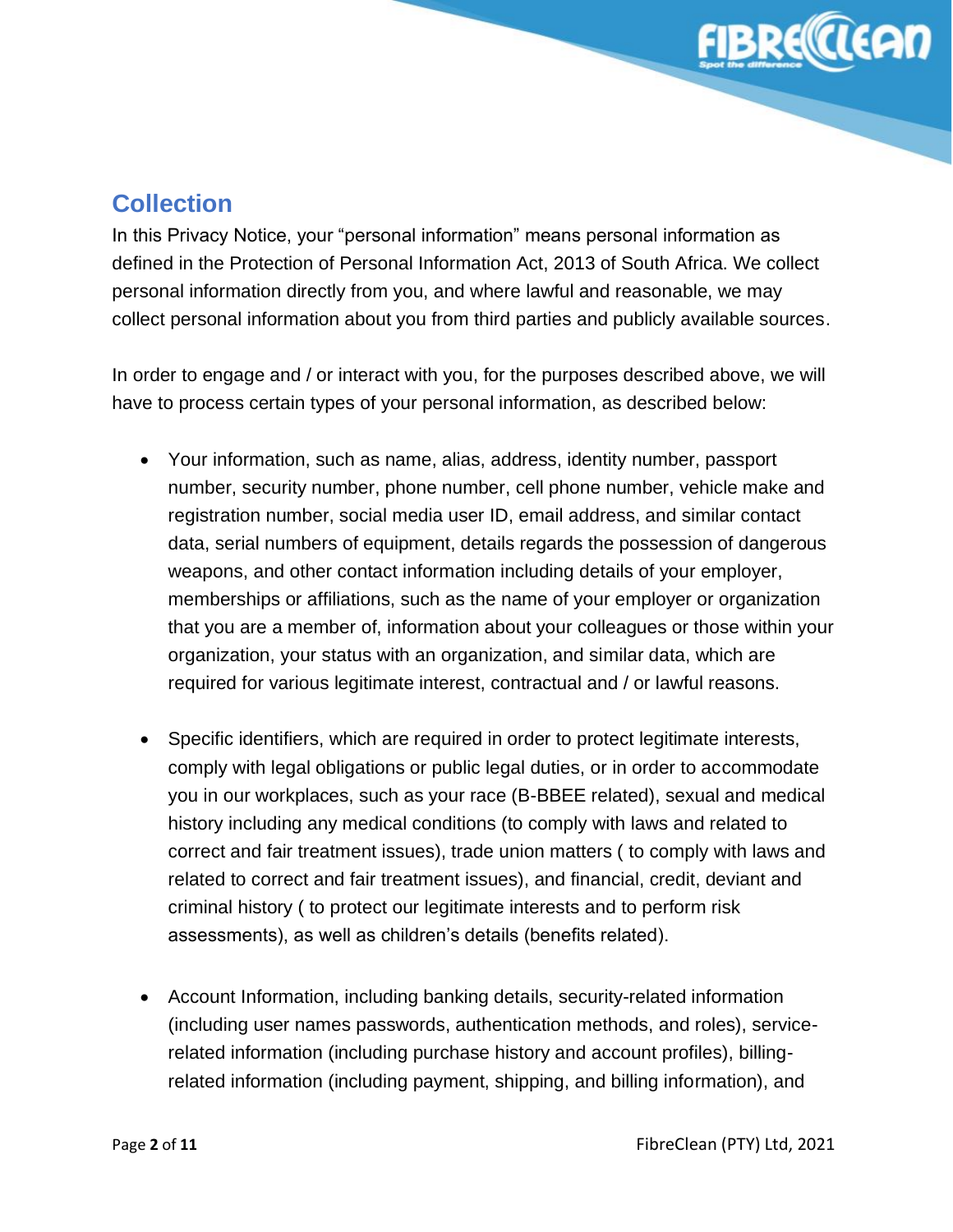

similar data, all which are required to perform contractual matters and / or in order to provide you access to services.

- User Content, such as content of communications, suggestions, questions, comments, feedback, and other information you send to us, that you provide to us when you contact us, or that you post on our websites, applications, mobile applications, or social media portals or platforms including information in alerts, folders, notes, and shares of content, and similar data which are required to perform contractual matters and / or in order to provide you access to services or attend to queries.
- Demographic Information, such as country, preferred language, age and date of birth, marriage status, gender, physical characteristics, personal or household/familial financial status and metrics, and similar data, which are required to perform contractual matters and or in order to provide you access to services or attend to queries or to ensure that security safeguards are in place.
- Your image, such as still pictures, video, voice, and other similar data, which are required to perform contractual matters and / or in order to provide you access into our premises and to services or attend to queries or to ensure that security safeguards are in place.
- Identity Information, such as government-issued identification information, tax identifiers, indemnity numbers, other government-issued identifiers, and similar data, which are required to comply with laws and public duties.
- Financial Information, such as billing address, credit card information, billing contact details, and similar data, tax numbers and VAT numbers, which are required to perform contractual matters and or in order to provide you access to services or attend to queries or to ensure that security safeguards are in place and / or which are required to comply with laws and pubic duties.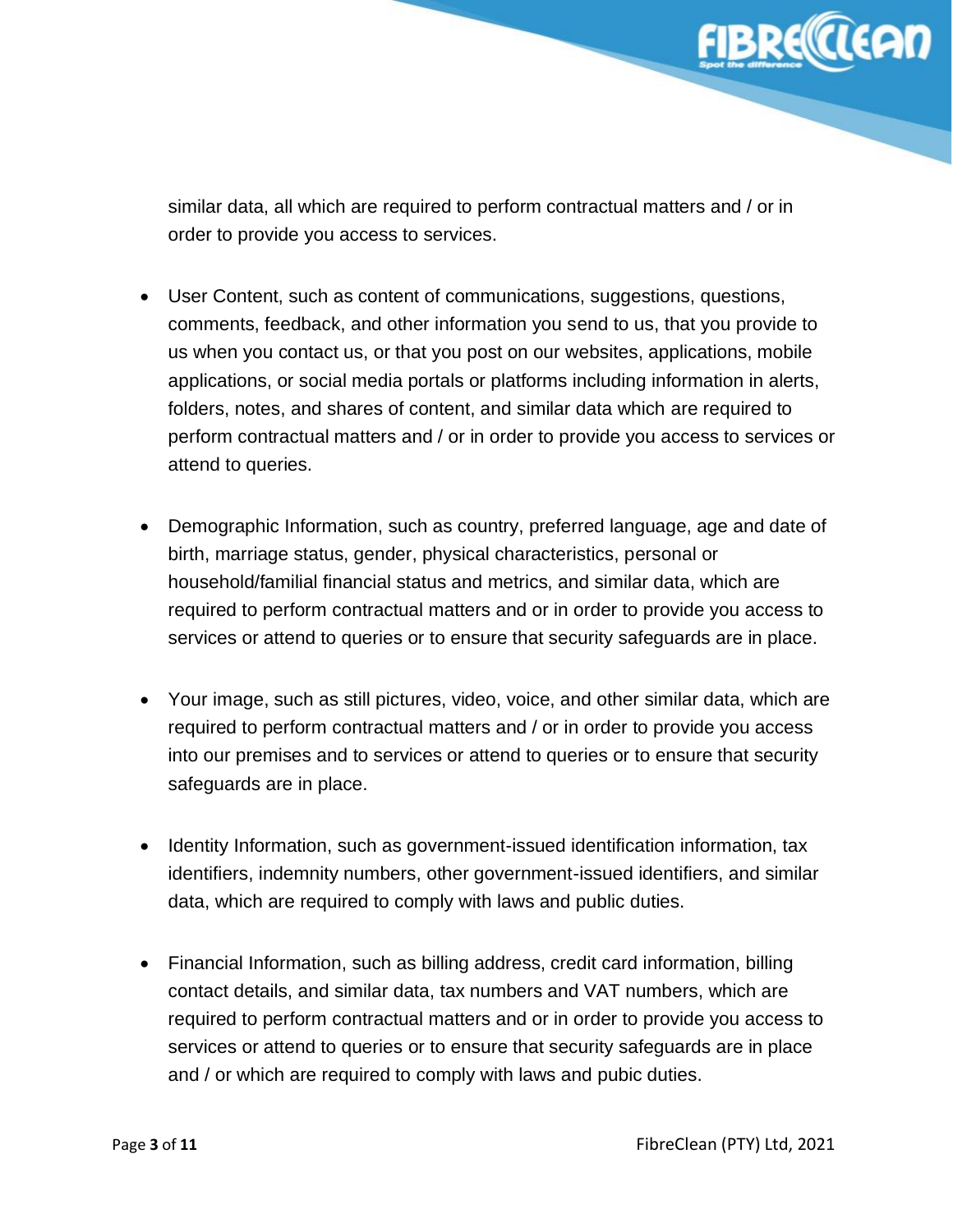

- Career, education and employment elated information, such as job preferences or interests, work performance and history, salary history, nationality and immigration status, demographic data, disability-related information, application information, professional license information and related compliance activities, accreditations and other accolades, education history (including schools attended, academic degrees or areas of study, academic performance, and rankings), and similar data, which are required for contractual or employment related matters or which are required to comply with laws.
- Health records such as medical status and history, examinations, blood type, medial aid history, disability-related information, biometrics, medicals, psychometrics and similar data, which are required for contractual or employment related matters or which are required to comply with laws.
- Social Media and online content, such as information placed or posted in social media and online profiles, online posts, and similar data, which are required to perform contractual matters and or in order to provide you access to services or attend to queries and generally for the purposes of advertising, marketing and related communications.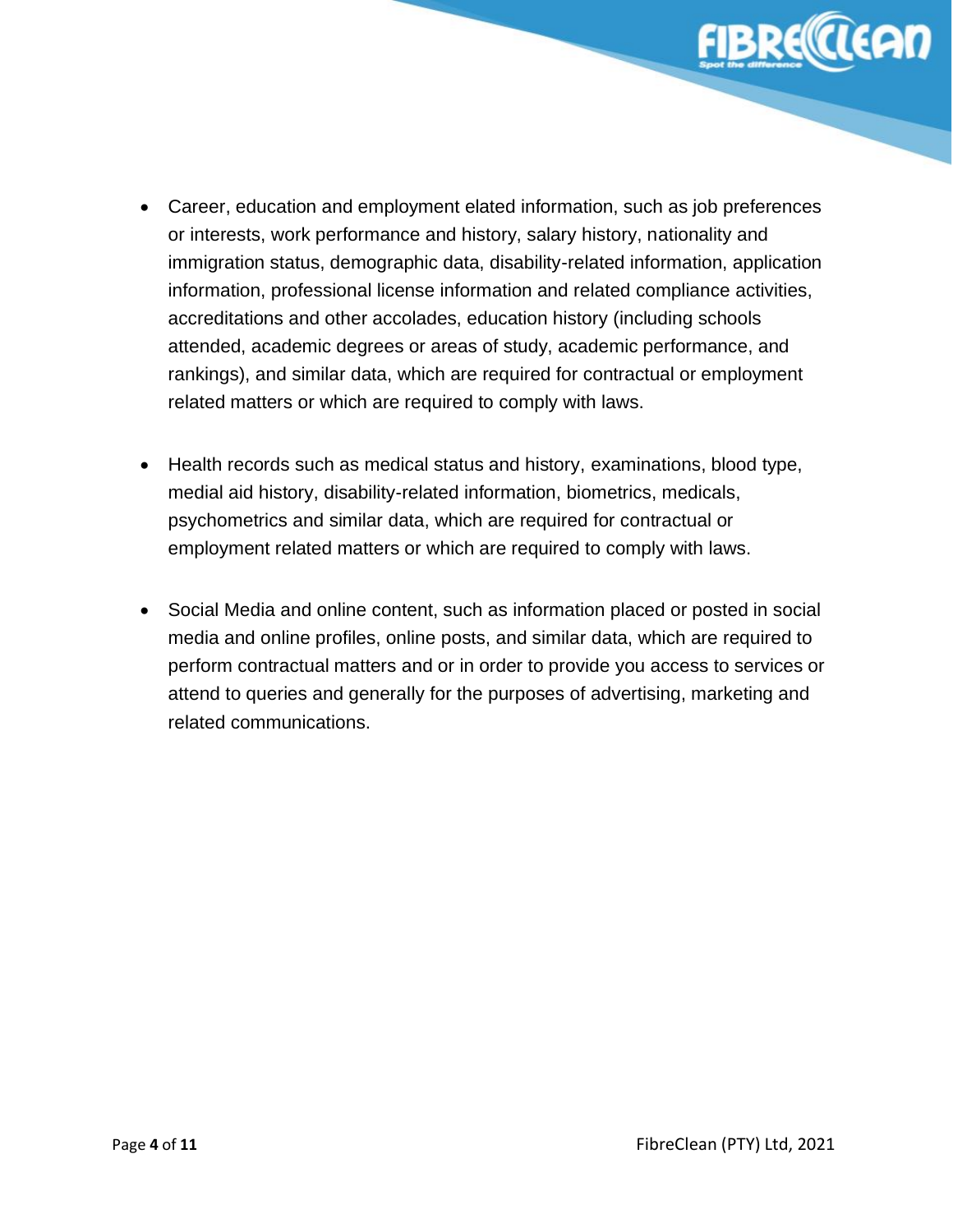

### **Processing**

We use your personal information for a purpose consistent with the purpose for which it was collected and in a manner that is adequate, relevant and not excessive in the way which it is processed. Personal information will only be processed for a purpose compatible with that for which it was collected, unless you have agreed to an alternative purpose or FibreClean is permitted in terms of national legislation of general application dealing primarily with the protection of personal information.

Your personal information will be processed by us for the following purposes:

- Contract purposes assessment and conclusion of a contract. To investigate whether we are able or willing to conclude a contract with you based on the findings of any due diligence detailed above, and if the assessment is in order, to conclude a contract with you.
- To process transactions and render or provide or receive goods and services and the conclusion of contracts: To perform under any contract which has been concluded with you, including carrying out all contractual obligations, exercising all contractual rights, assessing or communicating requirements, manufacturing, packaging, ordering, delivering, and or responding to, or submitting queries, complaints, returns or engaging in general feedback, or acting in such a manner as to personalize any goods or services, and to make recommendations related to us or our or your operations.
- Attending to financial matters pertaining to any transaction- conclusion of a contract: To administer accounts or profiles related to you or your organization including registrations, subscriptions, purchases, billing events, fees, costs and charges calculations, quoting, invoicing, receipt of payments or payment of refunds, reconciliations and financial management in general.
- Due diligence purposes legitimate purpose: To carry out a due diligence before we decide to engage or interact with you or to do business with you, including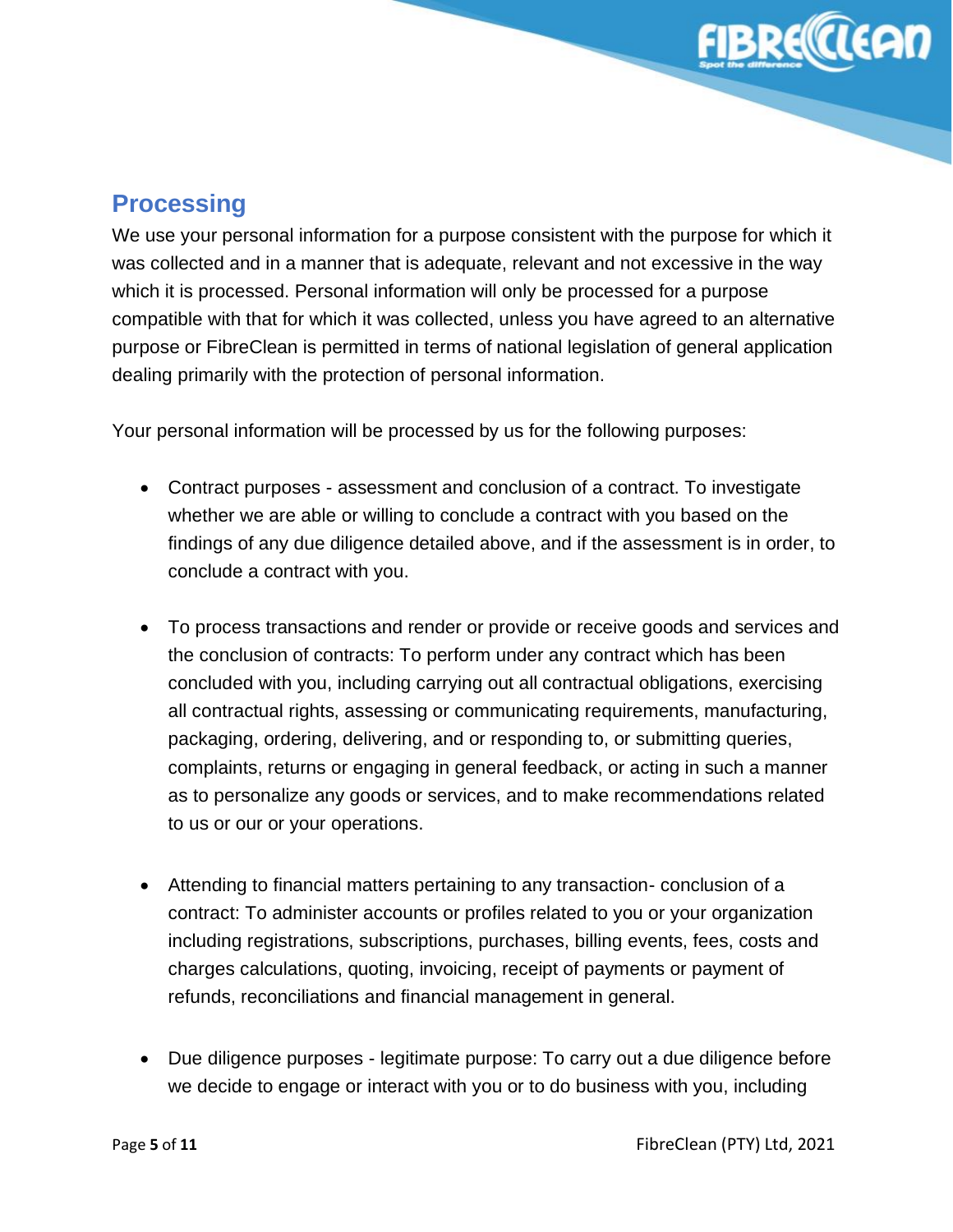

obtaining and verifying your credentials, including your business details, medical status, health history and related records, education and employment history and qualifications, credit and financial status and history, tax status, B-BBEE status, and or any performance or vendor related history.

- Communications- legitimate purpose: To make contact with you and to communicate with you generally or in respect of our or your requirements, or instructions.
- Risk assessment and anti- bribery and corruption matters-legitimate purpose: To carry out vendor, companywide risk assessments, in order to detect and prevent bribery, corruption, fraud and abuse, to comply with all applicable laws, as well as to identify and authenticate your access to and to provide you with access to our goods, services or premises and generally to ensure the security and protection of all persons including employees, and persons when entering or leaving our sites and operations or facilities and / or to exercise our rights and to protect our and others' rights and / or property, including to take action against those that seek to violate or abuse our systems, services, customers or employees and / or other third parties where applicable.
- To perform a conflict-of-interest assessment.
- Legal obligation and public duties: To comply with the law and our legal obligations, including to register with Regulators, obtain and hold permits and certificates, register for VAT, Tax, PAYE, SDL, COIDA and UIF etc. and to submit reports or provide various notices or returns, to litigate and / or to respond to a request or order from a SAP official, investigator or court official, regulator, or public authority.
- Security purposes: legitimate purpose and to comply with laws: to permit you access to our offices, facilities, manufacturing or parking areas, as well as to controlled areas, for the purposes of monitoring via CCTV, your interaction and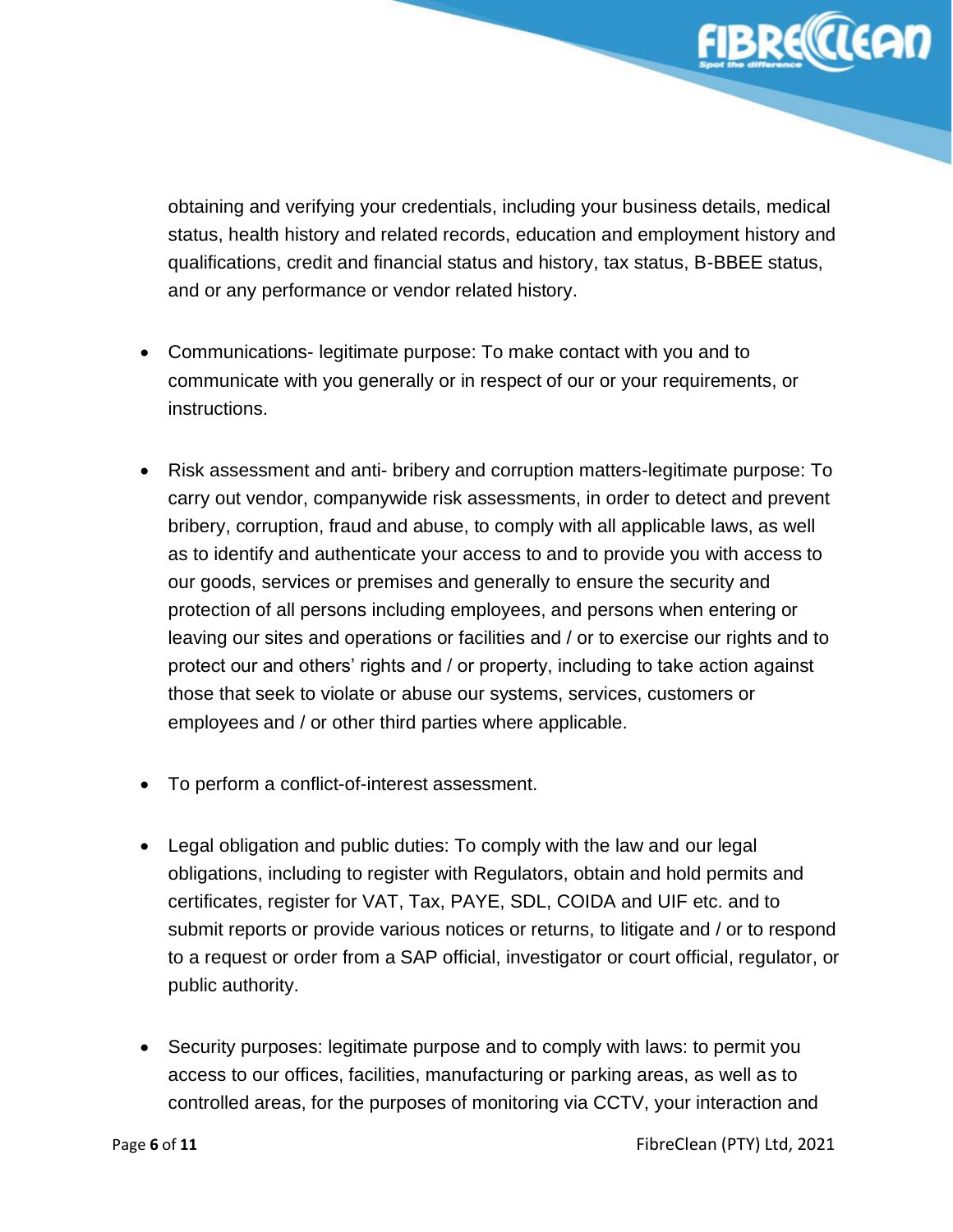

access in and from our facilities described above, and for general risk management, security and emergency incident control purposes as well as for data and cybersecurity purposes.

- Internal research and development purposes consent required: To conduct internal research and development for new content, products, and services, and to improve, test, and enhance the features and functions of our current goods and services.
- Sale, merger, acquisition, or other disposition of our business (including in connection with any bankruptcy or similar proceedings) – our Legitimate interest-To proceed with any proposed or actual sale, merger, acquisition, or other disposition of our business (including in connection with any bankruptcy or similar proceedings).
- Marketing and electronic communications. We may provide you with communications regarding our goods and services and or other notifications, programs, events, or updates that you may have registered or asked for, and to send you offers, advertising, and marketing materials, including providing personalised advertising to you, save where you have opted out of this activity.
- IP addresses and cookies through the use of our website.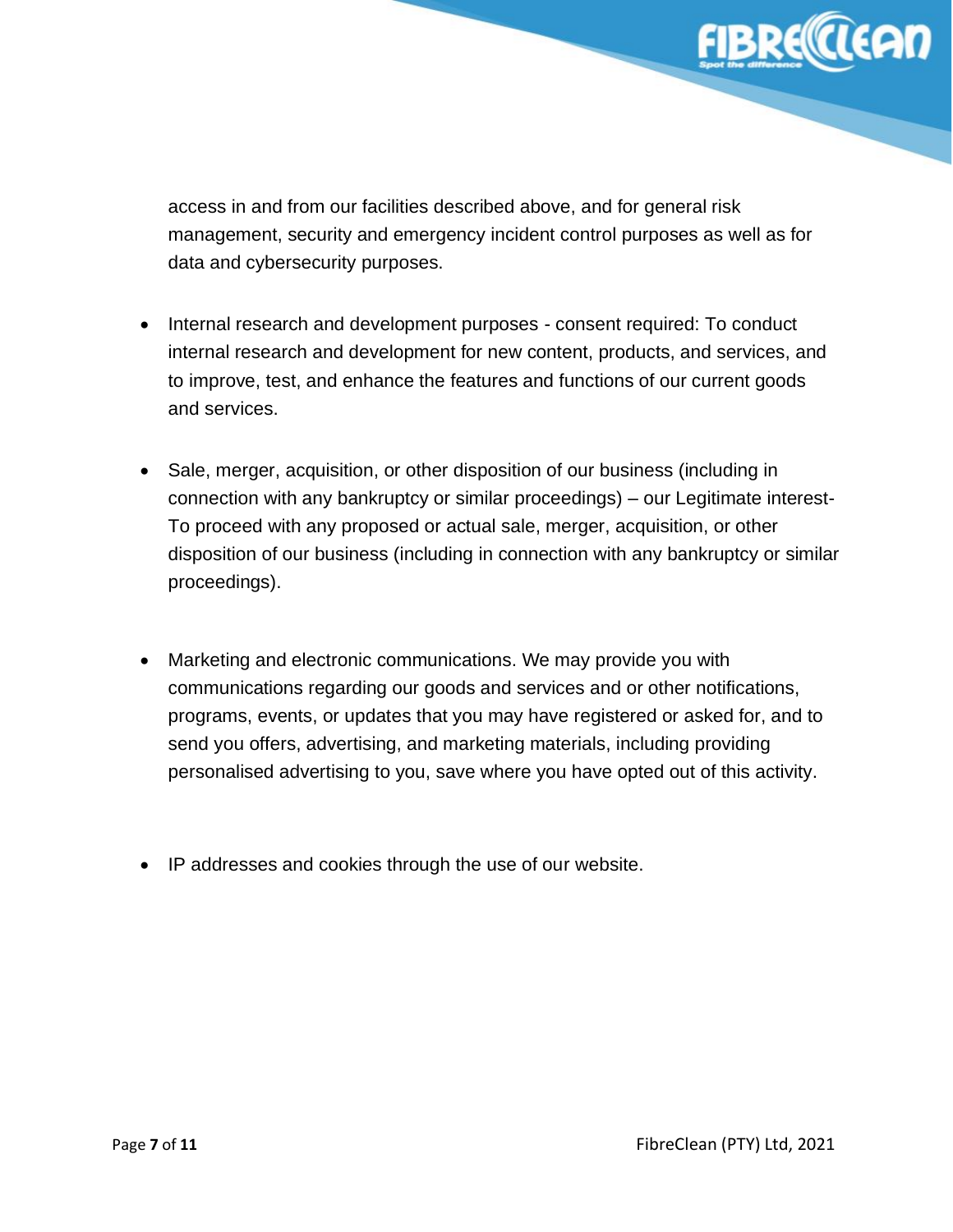

#### **Disclosure**

FibreClean will only disclose your personal information if:

- The law requires it; or
- You agree that we may disclose your information.
- In accordance with the Protection of Personal Information Act.

#### **Third Parties**

As an international business, we may share your personal information within the group and trusted third parties based in and outside the country in which you live so that they may process that data on our behalf. We may also share your personal information with companies, organisations or individuals outside of FibreClean if we believe that disclosure of the information is necessary for legal or contractual reasons.

### **Links To Other Websites**

FibreClean has no control over and accepts no responsibility for the privacy practices of any third-party websites to which hyperlinks may have been provided and FibreClean strongly recommends that you review the privacy notice of any website you visit before using it further.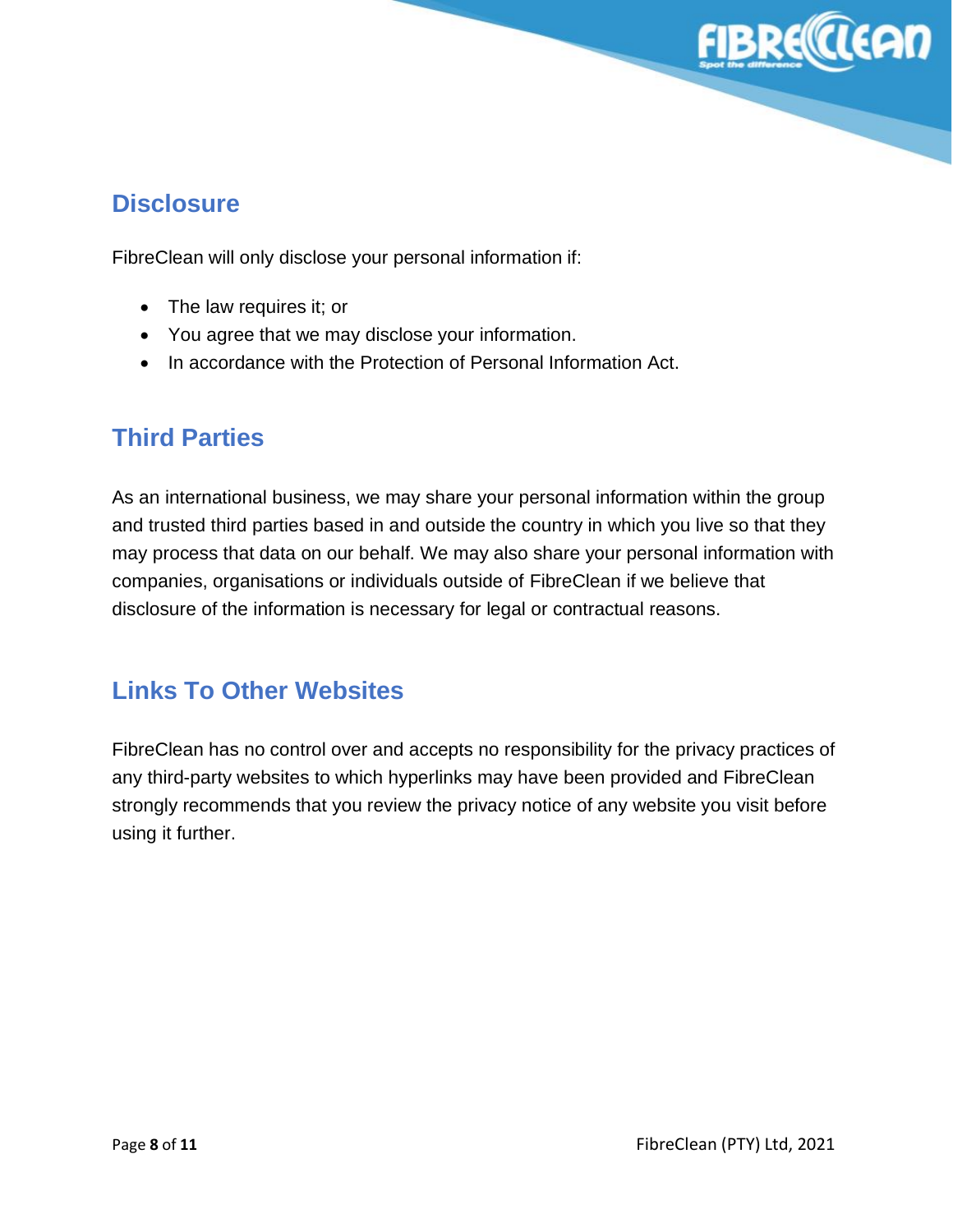

## **Cross Border Transfer**

We may transfer your personal information to servers located outside the country in which you live or other trusted third parties based in other countries so that they may process personal information on our behalf. By providing FibreClean with personal information, you agree to us doing so in accordance with the terms of this Privacy notice and applicable data protection laws and regulations. You should be aware that many countries do not afford the same legal protection to personal information as you might enjoy in your country of origin. While your personal information is in another country, it may be accessed by the courts, law enforcement and national security authorities in that country in accordance with its laws.

### **Storage & Security**

We store personal information as required by law. Our security systems are designed to prevent loss, unauthorised destruction, damage and/or access to your personal information from unauthorised third parties.

The security of your personal information is important to us. Taking into account the nature, scope, context, and purposes of processing personal information, as well as the risks to individuals of varying likelihood and severity, we have implemented technical and organizational measures designed to protect the security of personal information. In this regard we will conduct regular audits regarding the safety and the security of your personal Information.

Your personal information will be stored electronically which information, for operational reasons, will be accessible to persons employed or contracted by us on a need-to-know basis, save that where appropriate, some of your personal information may be retained in hard copy.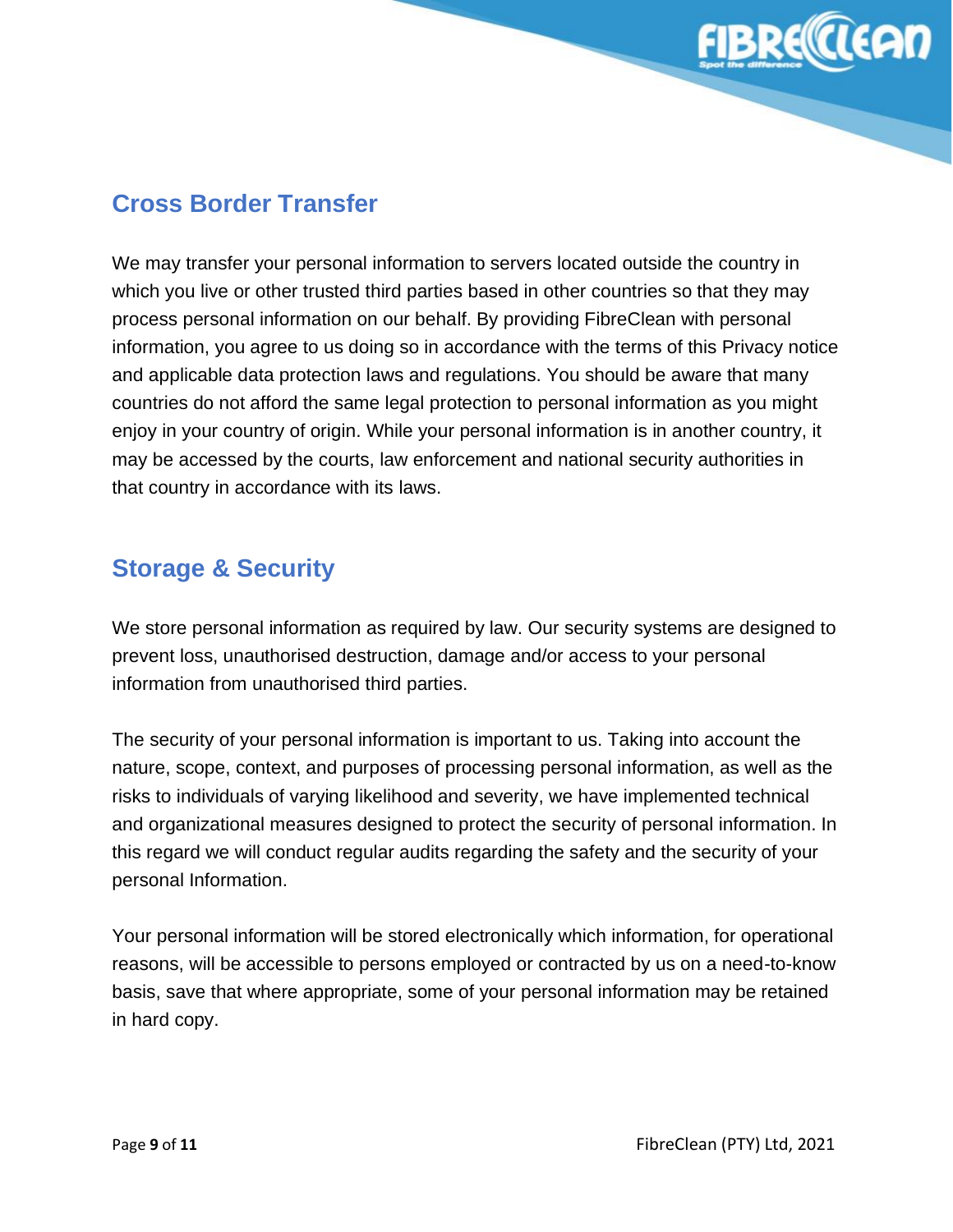

Once your personal information is no longer required due to the fact that the purpose for which the personal information was held has come to an end, such personal information will be retained in accordance with our applicable records retention policies, which varies depending on the type of processing, the purpose for such processing and the business function. We calculate retention periods based upon and reserve the right to retain personal Information for the periods that the personal Information is needed to: (a) fulfil the purposes described in this Privacy notice, (b) meet the timelines determined or recommended by regulators, professional bodies, or associations, (c) comply with applicable laws, legal holds, and other legal obligations (including contractual obligations), and (d) comply with your requests.

## **Changes To This Privacy Statement**

We reserve the right to amend our Privacy notice at any time, for any reason, and without notice to you other than the posting of the updated Privacy Notice on our website and in this regard encourage you to visit our website frequently in order to keep abreast with any changes.

# **Your Data Protection Rights**

- You are entitled to access your personal data by sending a written request to info@fibreclean.co.za. We may charge you a fee for this service.
- You may also request us to correct or supplement any of your personal data which we will undertake as soon as practicable.
- Request the destruction of your personal data. We will consider your request in light of any other laws or regulations prohibiting us from destroying your personal data.

Please contact us at info@fibreclean.co.za if you wish to make a request.